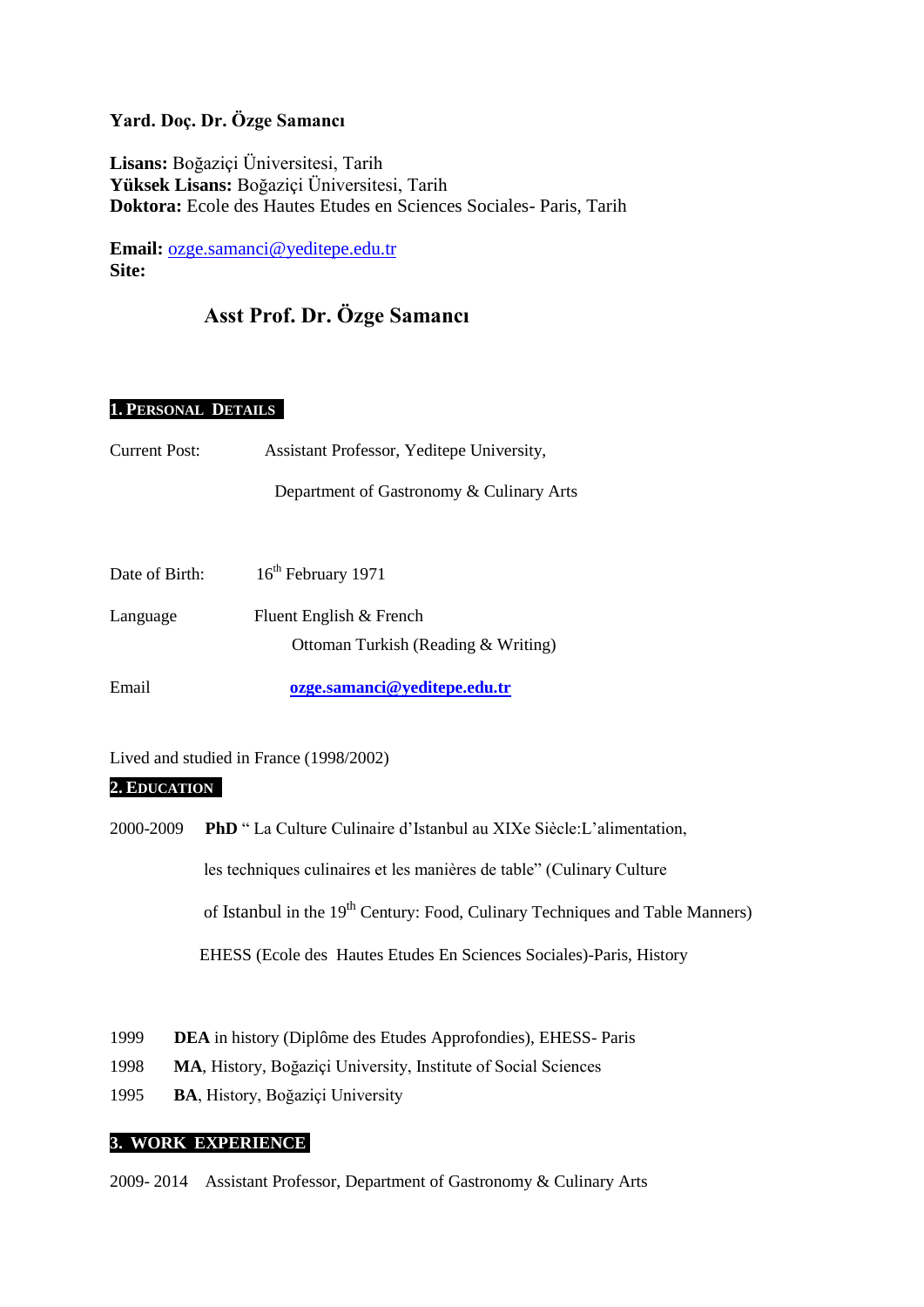University of Yeditepe 2003- 2009 Lecturer, Department of Gastronomy & Culinary Arts & Department of Sociology, University of Yeditepe 2006-2009 Istanbul Food Workshop, [www.istanbulfoodworkshop.com](http://www.istanbulfoodworkshop.com/) Ottoman and Turkish food and cooking classes, gourmet tours, menus planning and consultancy

- 2007- 2009 Antalya City Museum Project, Culinary Culture Section Curator
- 09/10. 2004 TRT-2, Istanbul Television.

Consultant & narrator in weekly program entitled "Food in History"

# **4. TEACHING EXPERIENCE**

2003- 2014 **University of Yeditepe** Taught courses **Department of Gastronomy & Culinary Arts**

Taught courses:

CULA 205 Food History (second year, 3 hours theory)

CULA 206 History of Cuisine & Gastronomy (second year, 3 hours theory)

CULA 457- 458 World Cuisines I-II (Lecture course, fourth year, 2 hours theory, 4 hours practice)

CULA 436 Culinary Trends (2 hours theory- 3 hours practice)

CULA 491 Graduation Project (fourth year)

CULA 499 Food Rituals & Beliefs in Anatolia ( 3 hours)

## **Department of History**

HIST 131 Classical Mediterranean History ( First year, 3 hours) HIST 123 Classical Ottoman Political History (First year, 3 hours) **Department of Sociology** HUM 101 Humanities ( 2 hours weekly) HUM 102 Humanities (2 hours weekly)

## **5. PUBLICATIONS**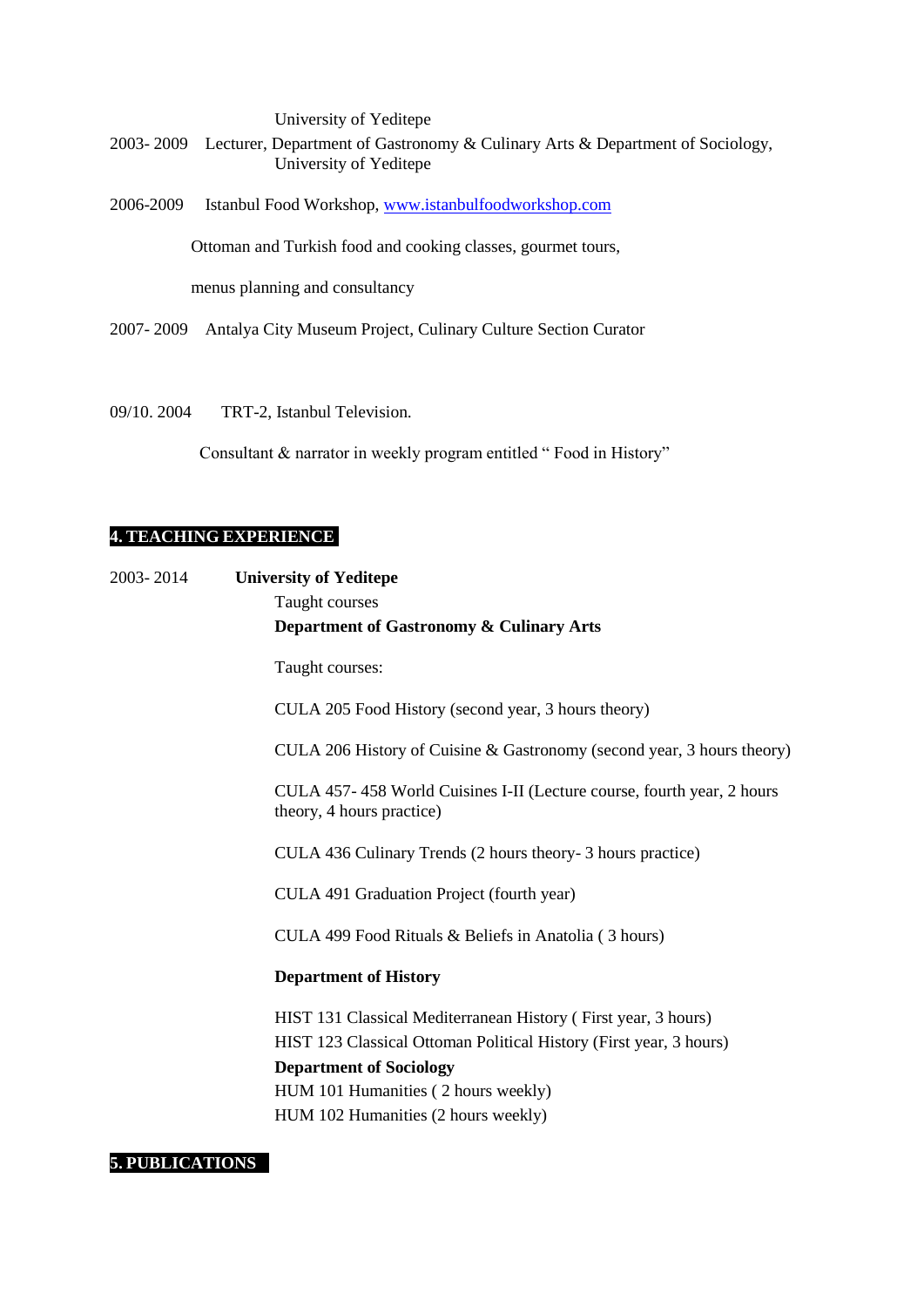# **1. Published Books:**

*- Kadim Lezzetler*, (with Sibel Özilgen), Yeditepe University 2014 (fortcoming)

*- 1 st Symposium on the Turkish (Ottoman) Culinary Culture, 14-15 October 2010 Bilecik*, Bilecik University, 2012 (co-editor with Arif Bilgin)

*- Türk Mutfağı,* Ankara: Kültür ve Turizm Bakanlığı, 2008. (co-editor with Arif Bilgin).

*- Turkish Cuisine,* Ankara: Kültür ve Turizm Bakanlığı, 2008. (co-editor with Arif Bilgin).

*- Flavours of Istanbul : A selection from original 19th Century Ottoman recipes*, Istanbul: Medyatik, 2007. (co-author with Sharon Croxford)

*- 19.Yüzyıl Istanbul Mutfağı*, Istanbul: Medyatik, 2006. (co-author with Sharon Croxford)

# **2. Chapters in Books:**

"A la Table du Sultan Abdülhamit (1876-1908)", *Penser, Agir et Vivre dans l'Empire Ottoman. Etudes réunies pour François Georgeon,* Collection Turcica vo. XIX, 2013, p. 339-352.

"Avrupa'da ve Türkiye'de Yemek Tarihçiliğine Kısa Bir Bakış", *Yemekte Tarih Var Yemekl Kültürü ve Tarihçiliği,* Tarih Vakfı Yurt Yayınları, 2013, p. 27- 40.

"Food Studies In Ottoman-Turkish Historiography", *Writing Food History: A Global Perspective,* ed. K.W. Claflin, P. Scholliers, Berg, 2012, p. 107-120

*"*Pilaf and bouchées: the modernization of official banquets at the Ottoman palace in the 19th century" *;Royal Taste, Food, Power and Status at the European Courts after 1789,* Asghate 2011, p. 111-143.

"II. Mahmut Döneminde İstanbul ve Saray Mutfağı" (co-author Arif Bilgin), *II. Mahmut* Yeniden *Yapılanma Sürecinde İstanbul*, (ed. Coşkun Yılmaz), İstanbul 2010, p. 324-347.

" 19th Century Istanbul Culinary Culture", *Turkish Cuisine,* (ed), A. Bilgin. Ö. Samancı, Ankara: Republic of Turkey Ministry of Culture and Tourism, 2008, p. 199- 219.

« From Alaturka to Alafranga: Kitchenware and Tableware in the Ottoman Palace in the  $19<sup>th</sup>$ Century » in, *Turkish Cuisine,* (ed), A. Bilgin. Ö. Samancı, Ankara: Republic of Turkey Ministry of Culture and Tourism, 2008, p. 283- 306.

De culinaire cultuur van het Ottomaanse paleis & İstanbul tijdens de laatste periode van het rijk, *Haremnavels leeuwenmelk en aubergines*, Brüksel: Pharo Publishing, 2009, p. 118-138.

« 19. Yüzyılın Birinci Yarısında Osmanlı Elitinin Yeme-İçme Alışkanlıkları », *Soframız Nur Hanemiz Mamur,* (ed) Suraiya Faroqhi & Christoph Neumann, Istanbul: KitapYayınevi, 2006, p. 185-208.

«Culinary Consumption Patterns of the Ottoman Elite during the First Half of the 19th century», *The Illuminated Table, the Prosperous House, Food and Shelter in the Ottoman Material Culture*, ed. Suraiya Faroqhi & Christoph Neumann,Würzburg: Ergon Verlag Würzburg, 2003, p.161-184.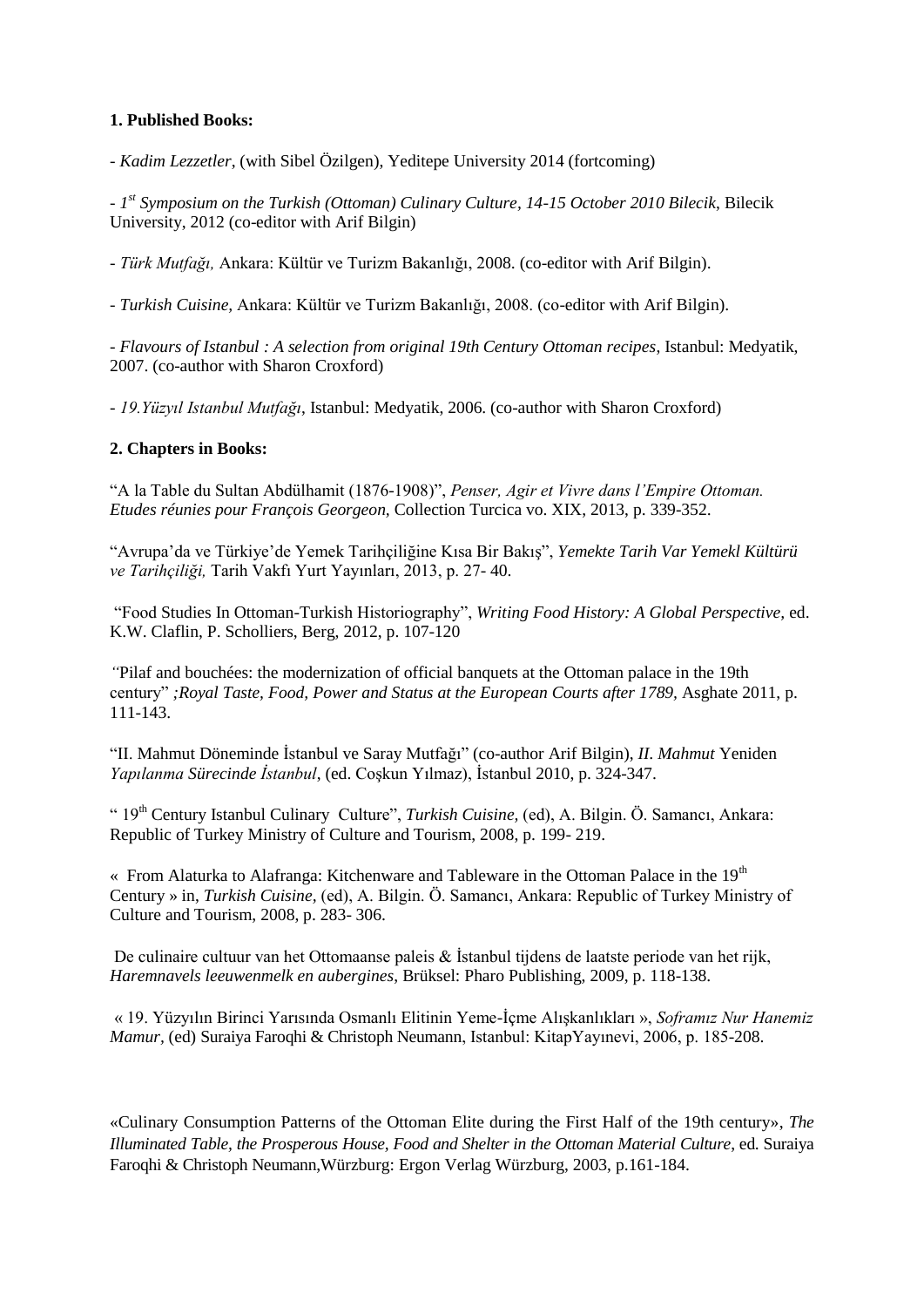#### **3. Articles in Academic Journals:**

"Ten Years in Ottoman-Turkish Food Historiography", *Food & History,* vol. 10. No.2, 2013, p.237- 246.

"Osmanlı Kültüründe Değişen Sofra Adabı: Alaturka- Alafranga İkilemi", *Toplumsal Tarih*, no.231, 2013, p.22-28.

"Les Sens symboliques du pain dans la culture ottoman", *Food & History*, vol. 6, n° 2 (2008), pp. 125–132

« Vegetable Patrimony of the Ottoman Culinary Culture»**,** Proceedings of the IVth International Congress of Ethnobotany (ICEB 2005), İstanbul, Ege Yayınları, 2006, s. 565-570.

# **4. Other Articles:**

"Osmanlı Kültüründe Ekmeğin Simgesel Anlamları", *Yemek ve Kültür,* no. 32, 2013, p. 72- 77.

"Selçuklu Mutfağı "Yemek Tarihi" ve "Yemek Hikayeciliği", *Yemek ve Kültür,* no. 32, 2013, p. 152- 154.

" Ninemin Tatlıları Grandma's Design Projesi", *Yemek ve Kültür,* no. 30. 2012.

"19. Yüzyıl İstanbul'unda Osmanlı Saray ve İstanbul Mutfağında Et Tüketimi", *Yemek ve Kültür,* no.28.2012.

« 19. yüzyıl İstanbul'unda Ramazan sofraları », *Yemek ve Kültür*, no 25, 2011.

" Karagöz Mutfakta", *Yemek ve Kültür,* no. 23, 2011.

" Yeni Yemek Kitabı" , *Yemek ve Kültür*, no. 19, 2010.

« 19. yüzyıl sonlarında İstanbul sokak lezzetleri », *Yemek ve Kültür*, no. 21, 2010.

« V. Murat'ın Çırağan Sarayı'ndaki sofraları », *Yemek ve Kültür*, no. 22, 2010.

« 1835 Yılına Ait Bir Narh Defterine Göre İstanbul'da Bazı Gıdalar », Yemek ve Kültür, no. 17, 2009.

« Les Sens Symboliques du Pain dans la Culture Ottomane", *Food & History*, 6.2, 2009, s. 125-133.

« Osmanlı Kültüründe Öğün Zamanları ve Kahvaltı », *Yemek ve Kültür,* Çiya Yayınları, no. 16, İstanbul, 2009, p. 78-84.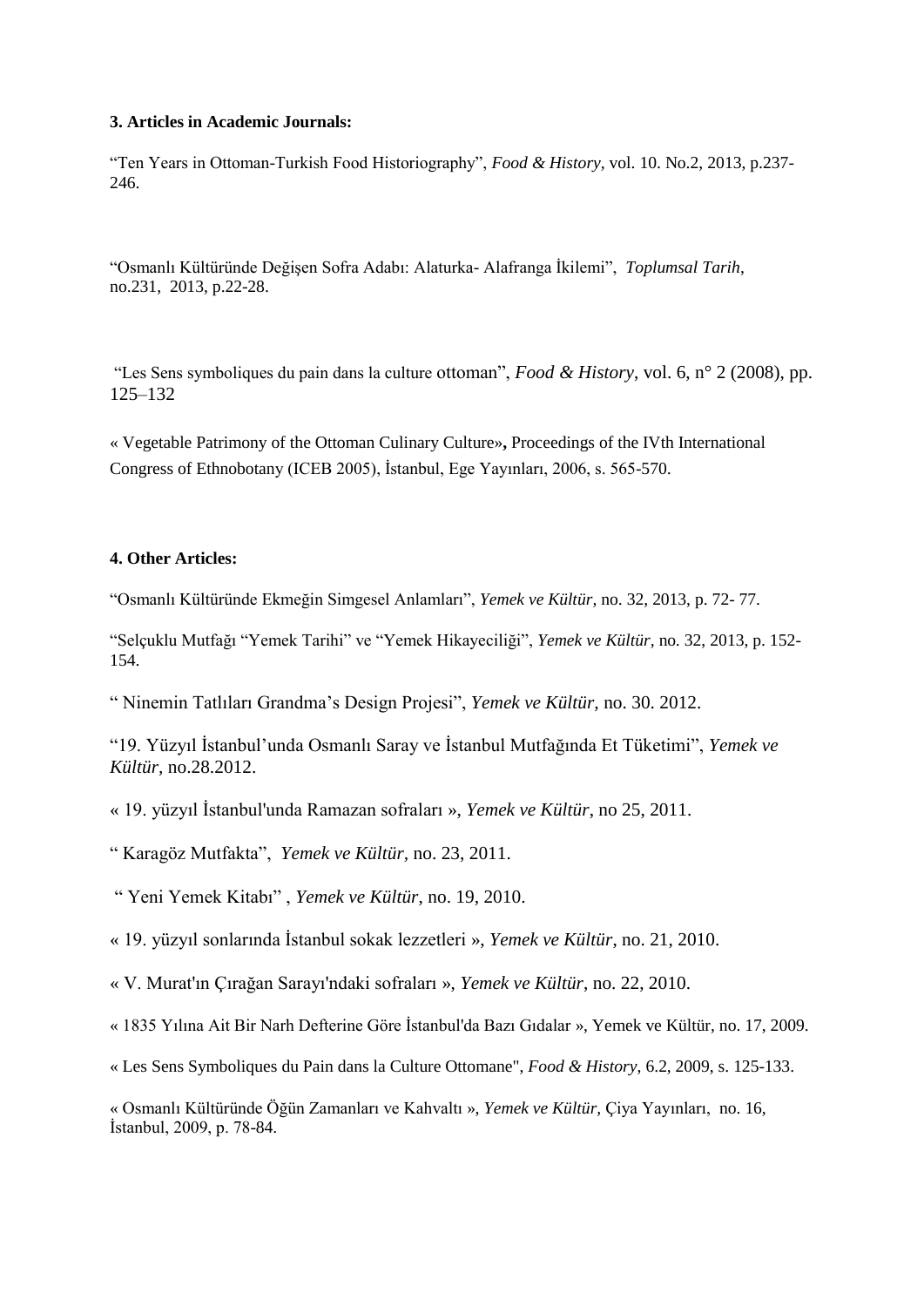« Güneş Kralın Sofrasına Yolculuk : Vatel ve 17. Yüzyıl Fransız Mutfak Sanatı », *Yemek ve Kültür,*  Çiya Yayınları, İstanbul, 2009, no. 15, p. 150-156.

« Jean-Louis Flandrin », *Yemek ve Kültür,* Çiya Yayınları, no. 11, Istanbul, 2008, s. 100-102.

« Sultan II. Abdülhami'in Sofrasındaki Balıklar, *Yemek ve Kültür,* Çiya Yayınları, no. 11, İstanbul, 2008, p. 150-154.,

« 1900'lerde İstanbul Ramazan Sofraları » , *Yemek ve Kültür,* Çiya Yayınları, no. 8, İstanbul, 2008, p. 106-114.

« Scappi'nin Mutfağında », *Yemek ve Kültür,* Çiya Yayınları, no. 8, İstanbul, 2008, p. 138-142.

« Kar, Şerbet ve Dondurma » *Yemek ve Kültür,* Çiya Yayınları, no. 9, İstanbul, 2007, p. 146-150.

« Dolmabahçe Sarayında Üç Ziyafet »**,** *Yemek ve Kültür,* Çiya Yayınları, no. 9, İstanbul, 2007, p.68-- 79.

« "Fransız uslubunda Osmanlı Ziyafetleri: 1914-1918 yılları arasında düzenlenen on dört ziyafet mönüsünün gastronomik dili üzerine inceleme », *Yemek ve Kültür,* Çiya Yayınları, no. 8, İstanbul, 2007, p. 48- 62.

« Gelen- Giden Defterleri »**,** *Yemek ve Kültür,* Çiya Yayınları, no. 8, İstanbul, 2007, p.63-86.

« 19. Yüzyıl İstanbul Mutfağında Yeni Lezzetler » *Yemek ve Kültür,* Çiya Yayınları, 2006, no. 6, p. 86-96.

« 19. Yüzyılda Osmanlı Saray Mutfağı » , *Yemek ve Kültür,* Çiya Yayınları, 2006, no. 4. p. 36-60

"Vegetable Patrimony of the Ottoman Culinary Culture" in Proceedings of the IVth International Congress of Ethnobotany (ICEB 2005), İstanbul, Ege Yayınları, 2006, p. 565-570

« 19. Yüzyıl İstanbul Elit Mutfağında Yeni Lezzetler », *İstanbul Dergisi*, Tarih Vakfı, Üç

Aylık Dergi. No.:47, October 2003, p. 71-74.

#### **6. CONGRESS & SEMPOSIUMS**

23/25.11/ 2010 University of Tours, *Modes of Cooking Foods from Fire to the Vaposaveur*

Paper Entitled: " Les techniques culinaires dans la cuisine d'Istanbul au XIXe siècle"

26-28/04/2010 Bilkent University*. Yemekte Tarih Var Sempozyumu (Food History Symposium)*.

Paper Entitled: " Avrupa ve Türkiye'de Yemek Tarihçiliğine Kısa Bir Bakış (A General Survey about Food Historiography in Europe and Turkey) "

26.03.2010,Yeditepe University, *Saraydan Sokağa Osmanlı Yemek Kültürü (Ottoman Culinary Culture),* "19. Yüzyıl'da İstanbul Sokak Lezzetleri (Street Food in 19th Century Istanbul)"

27.2- 1.3/ 2008 European Social Sciences History Conference (ESSHC), Lisbon.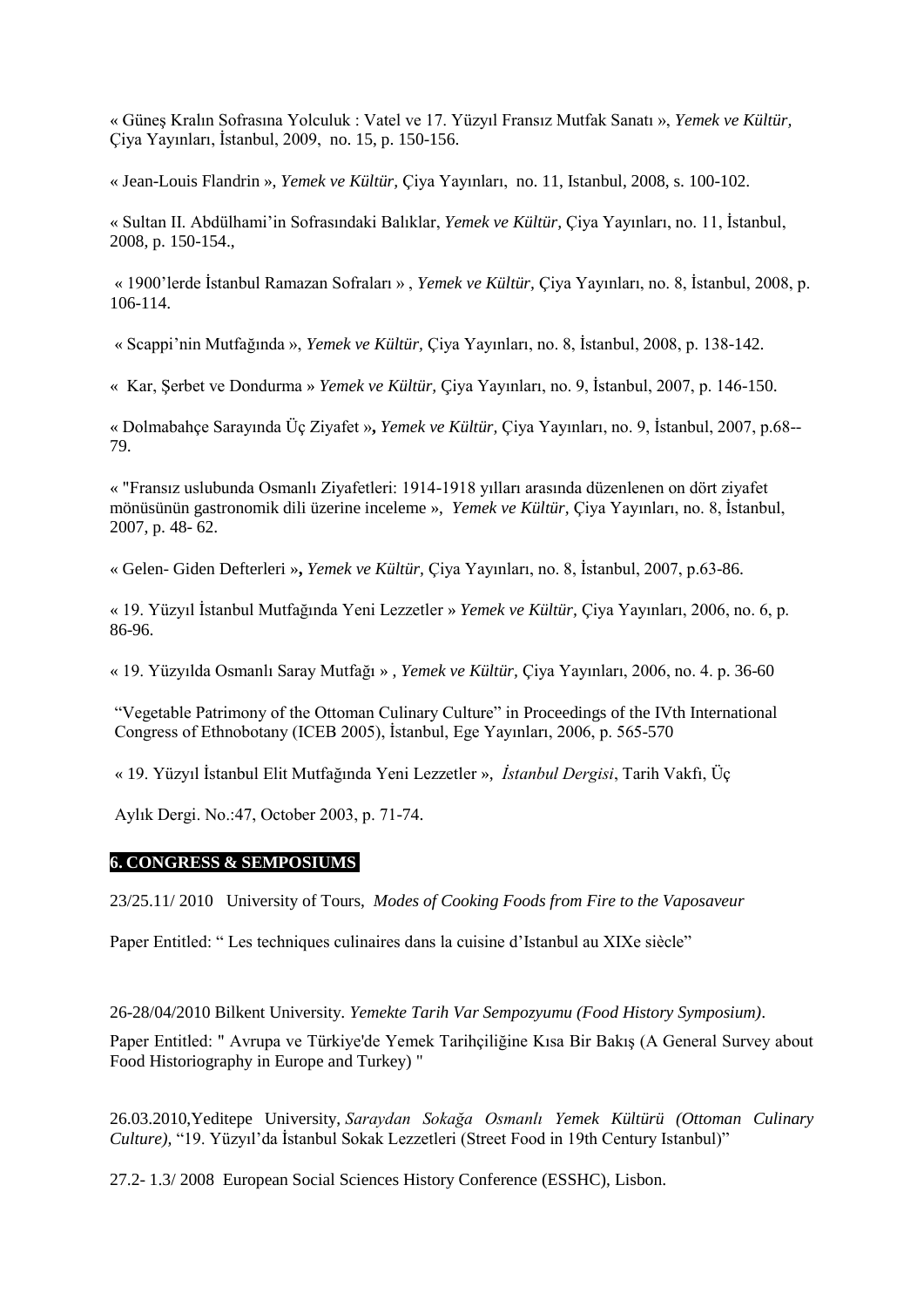Paper entitled: « Ottoman Courtly Banquets Arranged in French Style (1850-1918) ».

21-22/ 11/ 2007 International Congress Marmara University: Hygiene in Turkish Culture

Paper Entitled: « Osmanlı Sofra Adabında Temizlik (Cleanliness & Hygiene in Ottoman Table Manners.».

7-9/6/2007 3rd International Congress of 19th Century Romantic Studies: "La vie parisienne : un mythe, une langue, un style", in Paris.

Paper Entitled: «Vivre au style européen aux quartiers parisien d'Istanbul dans la seconde moitié du 19<sup>e</sup> siècle ».

7-9/ 11/ 2006 International Congress by SIFFLES & University of Galatasaray: Le Français langue des élites dans la péninsule balkanique et le bassin méditerraneen, Istanbul.

Paper entitled: « L'Influence de la langue et de la culture française dans le domaine de la vie matérielle des élites ottomanes (1839-1914) ».

16-17/ 03/2006 International Congress organised by IFEAC, CNRS and EHESS in Tachkent, Uzbekistan: "Pouvoir et Nourriture: De l'Asie Centrale à l'Empire Ottoman".

Paper entitled: « La cuisine du palais otoman au XIXe siècle».

21-26/ 08/ 2005 IVth. International Congress of Ethnobotany (ICEB 2005), Yeditepe University.

Paper entitled: "Vegetable Patrimony of the Ottoman Culinary Culture».

12. 03/ 2005 Les Rendez-Vous de l'Histoire de Rabat, International Conference

organized by Rabat History Foundation, Moroccan Minister of

Education and Moroccan French Consulate in Morocco.

Paper entitled: «La Cuisine Méditerranéenne: les héritages byzantines et ottomanes »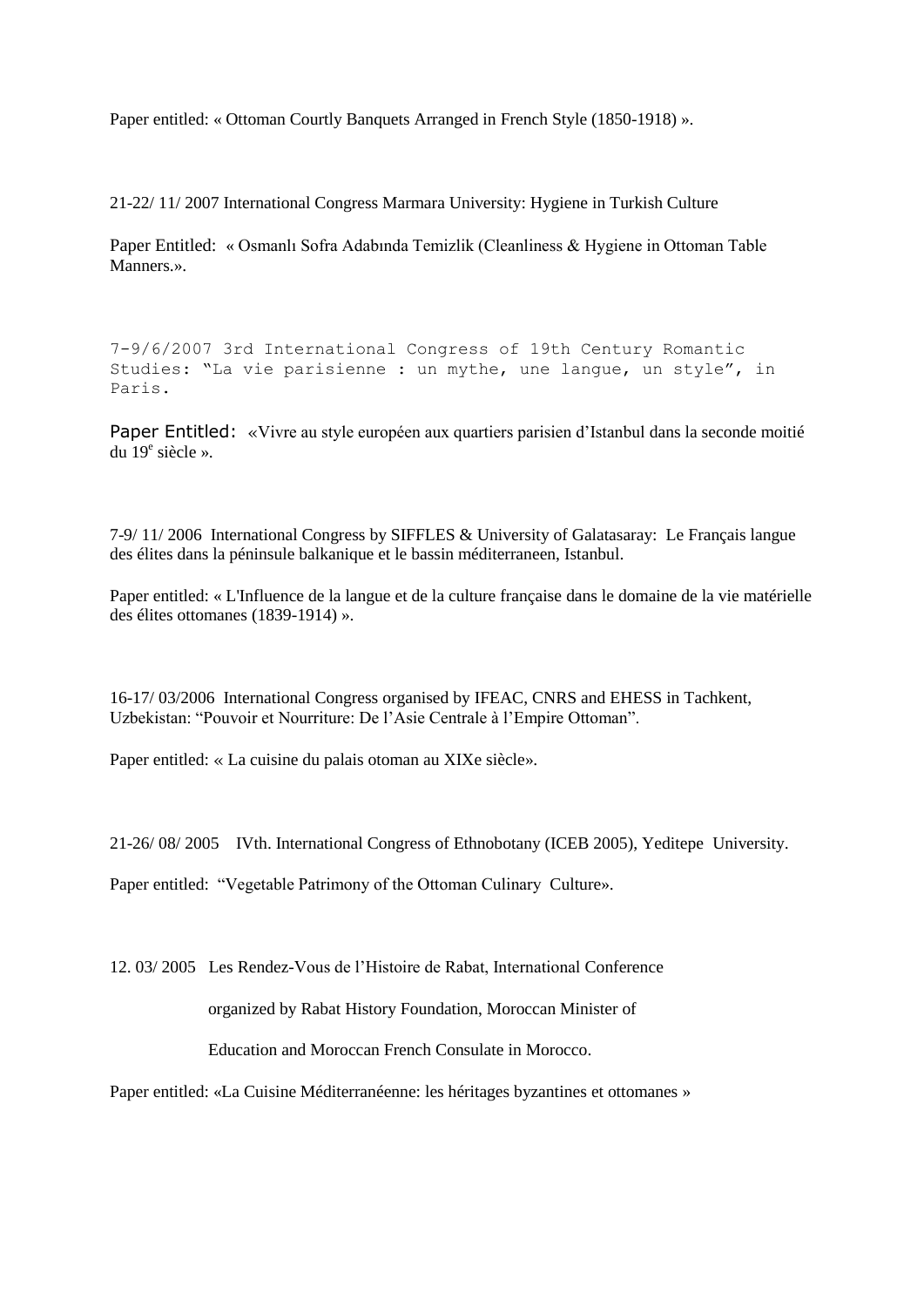10-11.12/ 2004 International Conference by European Institute of Food History in Tours-France: Food & Beliefs.

Paper entitled: «Les sens symboliques du pain dans la culture culinaire ottoman»

#### **7. CONFERENCE & SEMINARS İEN**

12.05.2012 University of Amasya

Paper entitled: "History of Ottoman Culinary Culture"

10.10.2011 University of Padova, Dep. Science & Culture of Gastronomy and Restauration

Paper entitled: "History of Turkish Culinary Culture"

19.11.2009 De Markten Cultural Center, Brussels, Belgium « Les Mœurs et les Rituels du Repas Turc"

9.04/2008 Voyvoda Caddesi Toplantıları, Osmanlı Bankası Müzesi , Istanbul.

Paper entitled: « İmparatorluğun Son Döneminde İstanbul Mutfak Kültürü [ Istanbul Cuisine in the Last Period of the Ottoman Empire ]».

15.07.2006 Türkiye'nin İnsanları Projesi, The Economic and Social History Foundation of

Turkey, Istanbul.

Paper entitled: « 19. Yüzyıl İstanbul Mutfağı [ 19th Century Istanbul's Cuisine ]».

3.04/ 2004 European Food Patrimony Research Seminars organized by European Instıtute Food History) in Sorbonne, Paris.

Paper Entitled: « Continuités et changements dans la haute culture culinaire ottomane au XIXeme siècle ».

20.01/ 2005 Etat et Société à la fin de l'Empire Ottoman. Research Seminars organized by Prof. François Georgeon, EHESS, Paris.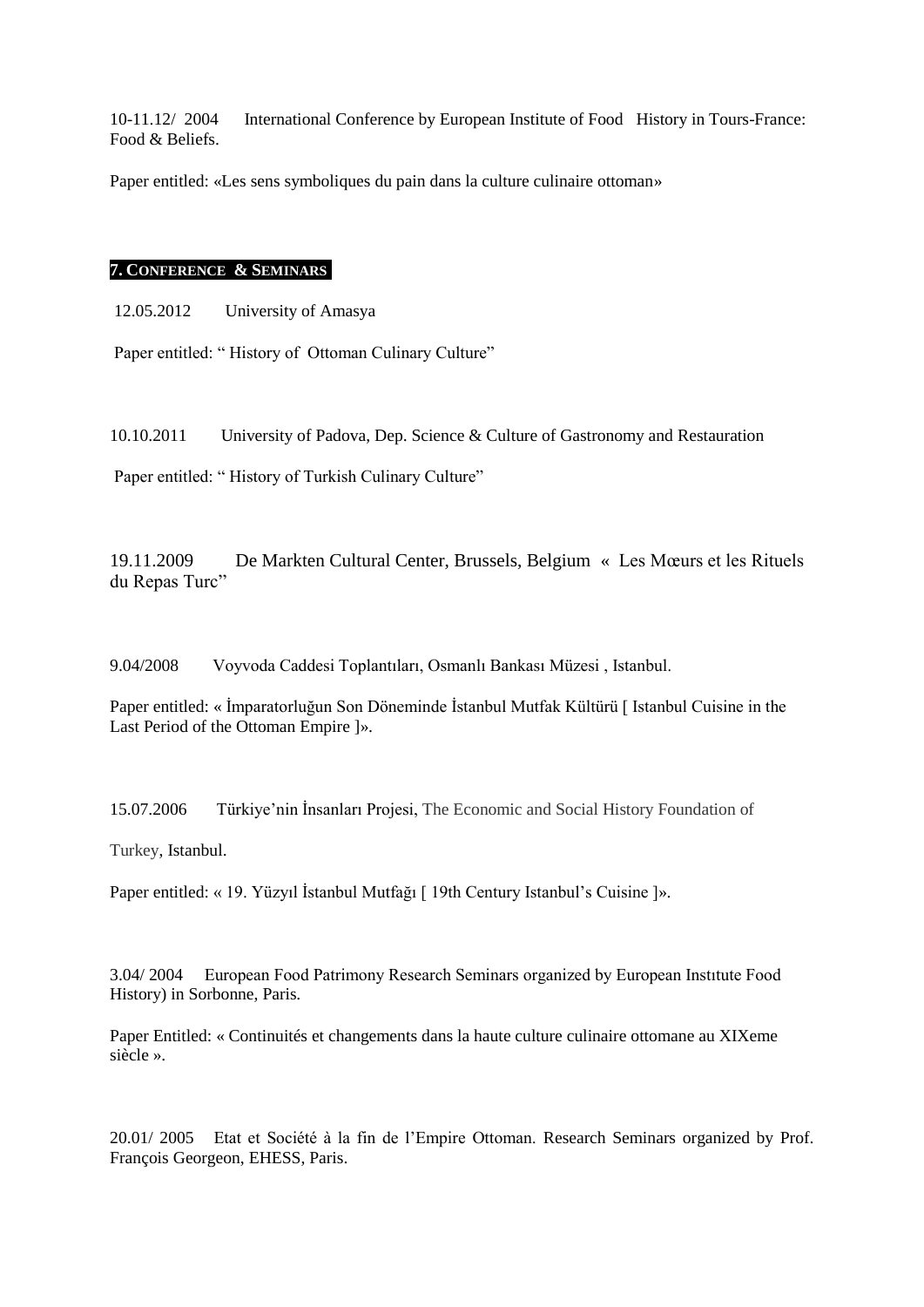Paper entitled: « La médicine classique ottomane et sa relation à la culture culinaire ottomane ».

15.01/ 2004 Manger la Mort. Comportements alimentaires et pratiques alimentaires en Mediterranée Research Seminars organized by MMSH (Maison Méditerranéenne des Sciences de l'Homme) in Aixen Provence, France.

Paper Entitled: « Les rituels autour du repas après les funérailles dans la société ottomane ».

07.02/ 2003 Research Seminars organized by De Honesta de Voluptate (Association Des Amis de Jean-Louis Flandrin), EHESS, Paris.

Paper entitled: « Influence of European Cuisine on the Ottoman Culinary Culture ».

29.03.2002 Research Seminars organized by De Honesta de Voluptate (Association Des

Amis de Jean-Louis Flandrin), EHESS, Paris.

Paper entitled: « Confrontation of two culinary models in the Ottoman society during the 19th century ».

12.11.2001 Research Seminars organized by Institute of Atatürk Principles, Boğaziçi

University, Istanbul.

Paper entitled: « 19th Century Ottoman Palace Cuisine ».

16.01.2001 Graduate Students Seminars in History organized by History Department of

Sabancı University.

Paper entitled: "Changing food habits, table manners and customs of the Ottoman elite in the 19th century".

#### **8. PROJECTS**